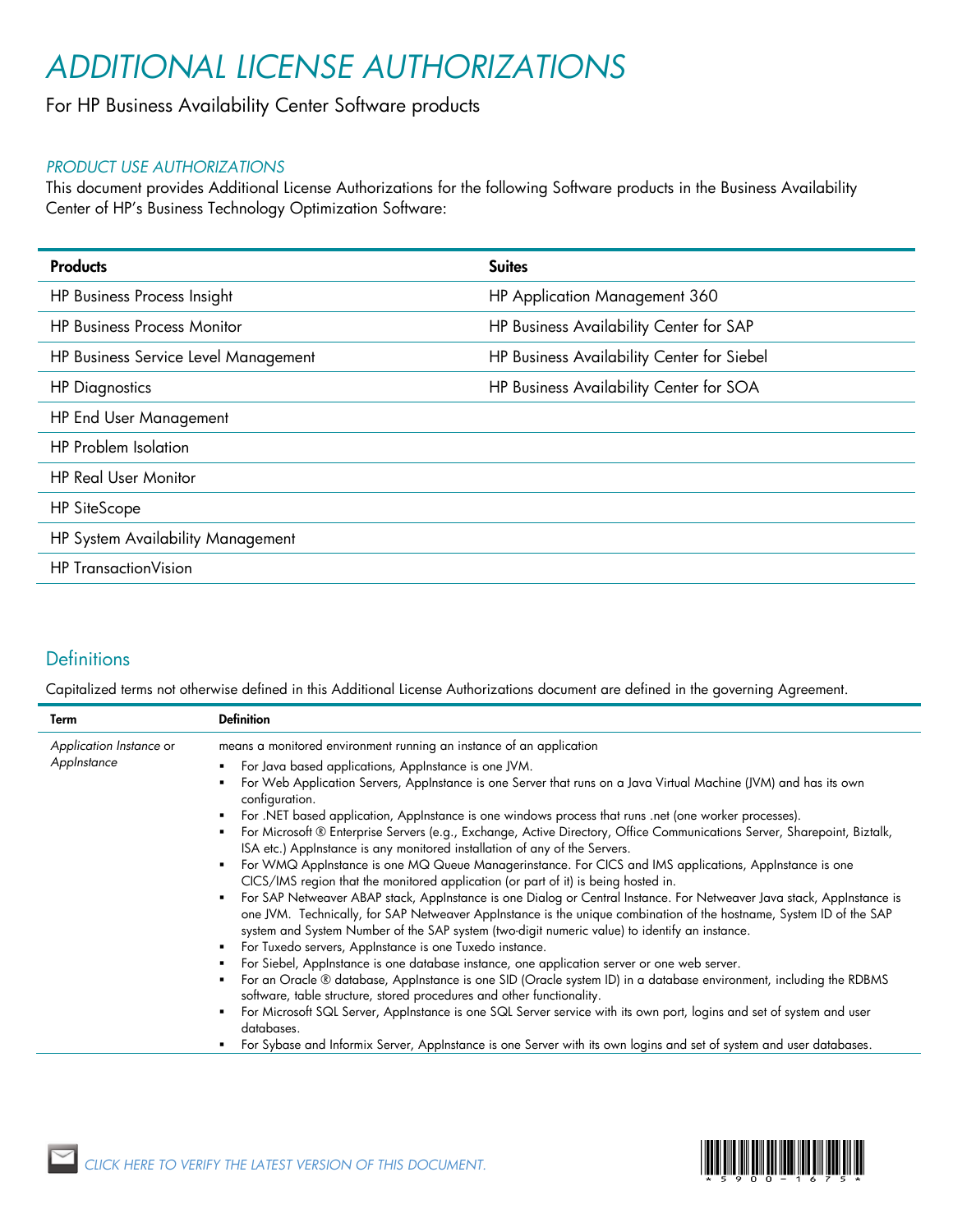| Term                                             | <b>Definition</b>                                                                                                                                                                                                                                                                                                                                                                                              |
|--------------------------------------------------|----------------------------------------------------------------------------------------------------------------------------------------------------------------------------------------------------------------------------------------------------------------------------------------------------------------------------------------------------------------------------------------------------------------|
| <b>Application Monitor</b>                       | means any discrete physical Instance of the monitored application, whether on the same or separate servers within the<br>Licensee's infrastructure.                                                                                                                                                                                                                                                            |
| <b>Application Server</b>                        | means a computer running software that executes business or application logic that is made available to a web server for<br>processing requests. Application Servers are typically J2EE application servers or .Net application servers.                                                                                                                                                                       |
| <b>BPM Targets</b>                               | means a script running on a given host that is used for monitoring an application. There can be more than one transaction timer<br>in a BPM Target.                                                                                                                                                                                                                                                            |
| <b>BPM Transaction</b>                           | means monitored start and stop point step in a script that is used for calculating performance and availability.                                                                                                                                                                                                                                                                                               |
| Bundle or Bdl                                    | means an offering which includes a Term LTU, Term Support and SaaS.                                                                                                                                                                                                                                                                                                                                            |
| <b>Business Process</b>                          | means the business workflow required to achieve a particular task or goal.                                                                                                                                                                                                                                                                                                                                     |
| Cold Standby System                              | means a standby non-production system which is NOT up and running. If the production system breaks down or needs to be<br>brought out of service, Licensee is required to switch on and start the Cold System Standby in order to take over for the<br>production system.                                                                                                                                      |
| Connector or Conn                                | means an integration element to a certain software, format or function through use of the HP Software Product.                                                                                                                                                                                                                                                                                                 |
| <b>CPU</b>                                       | means a system that contains a single central processing unit with a single integrated circuit package with a single discrete<br>processing core.                                                                                                                                                                                                                                                              |
| Development and Test<br>Systems                  | means a non-production system to be used only for a) developing Licensee add-on applications in order to access the licensed<br>Software b) migration testing c) pre-production staging or (d) version upgrades/configuration and transition purposes for HP<br>testing products such as Quality Center, Functional Testing, ServiceTest, LoadRunner and Performance Center (including<br>Diagnostics module). |
| Device or Dev                                    | means an addressable entity, physical or virtual, including but not limited to router, switch, bridge, hub, server, PC, laptops,<br>handheld device or printer that resides within the range defined for interrogation and asset tracking.                                                                                                                                                                     |
| E-LTU and E-Media                                | means products which are electronically delivered only, and as such any references to FOB Destination or delivery methods<br>that are stated on Your purchase order other than electronic shall be null and void with respect to these E-LTU or E-Media<br>products.                                                                                                                                           |
| <b>Enterprise Application</b><br><b>Monitors</b> | means HP SiteScope monitors which require an additional license and are not available in the HP SiteScope product.                                                                                                                                                                                                                                                                                             |
| Fail or Failover                                 | means a backup operation that automatically switches the functions of a primary system to a standby server if the primary<br>system fails or is temporarily taken out of service.                                                                                                                                                                                                                              |
| Foundation                                       | means a single Instance of the core or primary components of a software application which enable its basic functionality, and<br>without which the additional modules available for the application are unable to operate. Foundation software may be<br>installed on one or multiple servers, depending on the specific architecture required to enable the functioning of the single<br>Instance.            |
| Hot Standby System                               | means a non-production system which is up and running, ready to take over from the production system if the production system<br>breaks down or needs to be taken out of service.                                                                                                                                                                                                                              |
| Instance                                         | is defined as each implementation of the application installed on a server.                                                                                                                                                                                                                                                                                                                                    |
| Internal Use                                     | means access and Use of the Software for purposes of supporting the internal operations or functions of Licensee.                                                                                                                                                                                                                                                                                              |
| Location                                         | means an end-point where a BPM Transaction can be run from. The same BPM Transaction is often run from multiple locations<br>such as different city or country office locations.                                                                                                                                                                                                                               |
| LTU                                              | means License To Use.                                                                                                                                                                                                                                                                                                                                                                                          |
| Monitored CPU                                    | means a CPU operating on Licensee's network that is monitored by Software.                                                                                                                                                                                                                                                                                                                                     |
| MSU or Million Service<br>Units                  | is defined as a measurement of the amount of processing work a computer can perform in one hour. MSU is mainly associated<br>with IBM Mainframe computers.                                                                                                                                                                                                                                                     |
| Non-Production or NP                             | means internal use which is limited to Use on a Development and Test Systems and Hot and Cold Standby Systems. This NP<br>license requires the previous purchase of the equivalent or greater production licenses. Support for NP licenses is restricted to<br>the period of and current status of the equivalent production license.                                                                          |
| Points                                           | means the numerical tracking system representing the total number of metrics Licensee is authorized to execute.                                                                                                                                                                                                                                                                                                |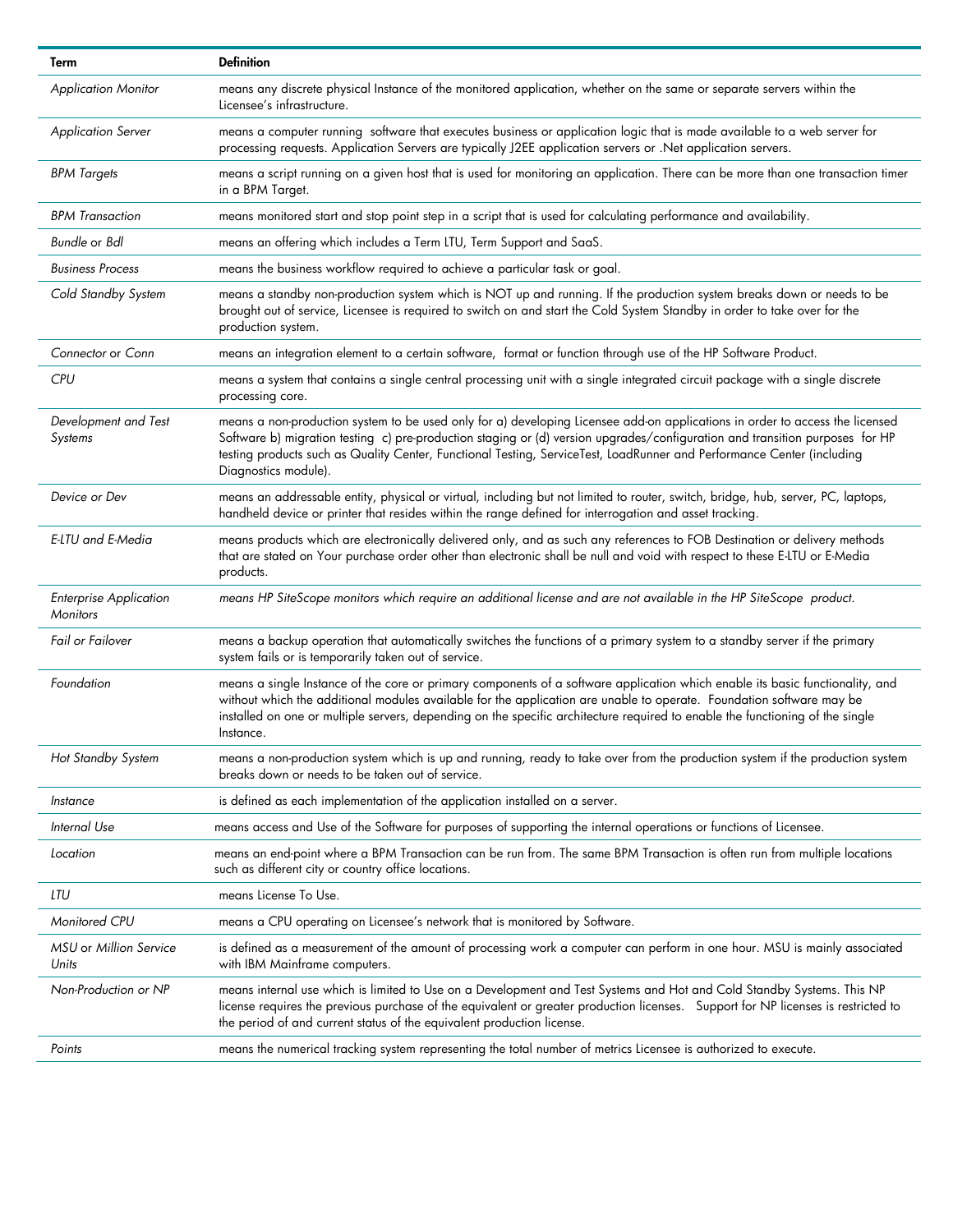| Term                               | <b>Definition</b>                                                                                                                                                                                                                                                                                                                                 |
|------------------------------------|---------------------------------------------------------------------------------------------------------------------------------------------------------------------------------------------------------------------------------------------------------------------------------------------------------------------------------------------------|
| <b>RUM Probe</b>                   | means a computer running network collection for HP Real User Monitoring Software.                                                                                                                                                                                                                                                                 |
| <b>RUM Probe Capacity</b>          | Is defined as a measurement of the amount of network bandwidth that Real User Monitor can process. RUM Probe Capacity is<br>mainly determined as a factor of RUM Probe CPU, memory, bandwidth, defined RUM Text Pattern Events, Snapshot on Event<br>and protocol type.                                                                           |
| <b>RUM Snapshot on Event</b>       | Is defined as a RUM SPI for Applications configuration item that is used for defining when a HTTP/S page rendering capture is<br>done.                                                                                                                                                                                                            |
| <b>RUM Text Pattern Event</b>      | Is defined as a RUM SPI for Applications configuration item used for defining the text events to evaluate against HTTP/S<br>network traffic.                                                                                                                                                                                                      |
| SaaS                               | means Software as a Service which is a service which allows access to the Software, support and related professional<br>services, as described in an order document, datasheet or a Statement of Work (SOW).                                                                                                                                      |
| <b>Solution Template</b>           | means a set of HP SiteScope monitor configurations with predefined thresholds for a given technology. Solution Templates may<br>include a password-protected best practices document.                                                                                                                                                             |
| Suite                              | means two or more Software products combined into a single license offering. The specific Software products included in a<br>Suite are specified in the Software Specific License Terms below. Software products included in a Suite are governed by the<br>individual authorizations and use restrictions associated with each Software product. |
| Term License to Use or<br>Term LTU | means a Software license to use (LTU) which indicates in its license description that the license is valid for a specific period of<br>time such as One Month(1M), One Year(1Y) etc. Term LTU's are not perpetual licenses.                                                                                                                       |
| <b>Term Support</b>                | means a fixed period support offering that is only valid during the time period of the associated Term LTU.                                                                                                                                                                                                                                       |
| Transaction                        | means a series of distinct actions relevant for monitoring an IT service or process. It is represented and stored in Software as a<br>single, unique measuring capability for a stated Key Performance Indicator (KPI).                                                                                                                           |
| TransactionVision Sensor           | means the HP TransactionVision Software that is installed on a server to collect events from an application.                                                                                                                                                                                                                                      |
| Use                                | means to install, store, load, execute and display once copy of the Software.                                                                                                                                                                                                                                                                     |
| Virtual Machine(s) or<br>VM(s)     | means a computer that does not physically exist but is simulated by another computer.                                                                                                                                                                                                                                                             |
| Web Server                         | means a computer running software that delivers web pages and other documents to browsers using the HTTP protocol.                                                                                                                                                                                                                                |

## Software specific license terms

For Software Products with software specific license terms, these terms are described below. Software Products covered by this additional license authorization (as listed on the first page under Product use authorizations) and not covered in this section do not have software specific license terms.

In a virtualized environment, HP Business Availability Center CPU licensing depends upon how the CPUs are allocated. If the virtualized environment is running a shared environment where there is a specified physical limitation on the amount of all the CPU an application can use, then HP Business Availability Center licensing is based on that limited CPU number. If the virtualized environment is using a shared environment where there are no bounds on the CPUs, then licensing is for all of the CPUs for the system.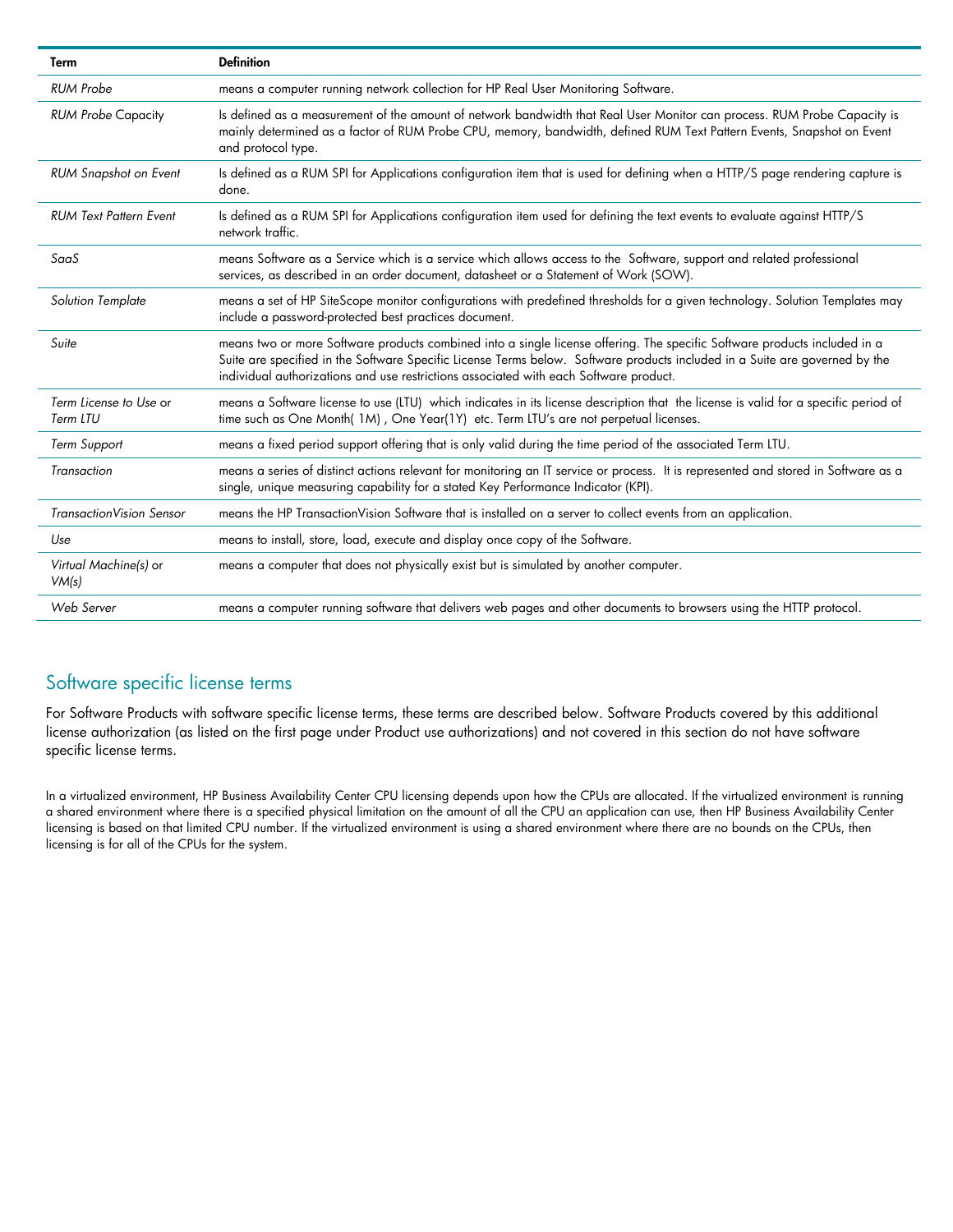HP Application Management 360 is licensed by the number of Application Instances.

- There is a minimum license quantity of 4 Application Instances per application (i.e. an application that is a configured application CI within the HP BSM Run-time Service Model)
- This license is limited for J2EE and .Net applications only, and should not be applied to SAP, Siebel, MS Exchange, etc...
- HP Application Management 360 entitles the Use of the following products for the licensed application as defined above:
	- Unlimited use of HP BAC Business Process Monitor Transaction Unlimited Locations Advanced Software (i.e. HP BAC Business Process Monitor SW, HP BAC Service Level Manager SW and HP BAC Problem Isolation SW)
	- Unlimited Use of HP BAC Real User Monitor for Applications Advanced (i.e. HP Real User Monitor SW, HP Service Level Manager SW and HP BAC Problem Isolation SW)
	- HP BAC Diagnostics for Composite Application Instance Software for the number of licensed Application Instances
	- HP BAC Service Level Management for Diagnostics Software

HP Application Management 360 with Service Level Management is licensed by the number of Application Instances.

- There is a minimum license quantity of 5 Application Instances per application (i.e. an application that is a configured application CI within the HP BSM Run-time Service Model)
- This license is limited for J2EE and .Net applications only, and should not be applied to SAP, Siebel, MS Exchange, etc...

HP Application Management 360 with Service Level Management entitles the Use of the following products for the licensed application as defined above:

- Unlimited use of HP BAC Business Process Monitor Transaction Unlimited Locations Advanced with Service Level Management Software (i.e. HP BAC Business Process Monitor SW and HP BAC Service Level Manager SW)
	- Unlimited Use of HP BAC Real User Monitor for Applications Advanced with Service Level Management Software (i.e. HP Real User Monitor SW and HP Service Level Manager SW)
	- HP BAC Diagnostics for Composite Application Instance Software for the number of licensed Application Instances
	- HP BAC Service Level Management for Diagnostics Software

#### HP Business Process Monitor

The Business Process Monitor Transaction Unlimited Locations license does not limit the number of BPM Locations the transaction can be monitored from. The Business Process Monitor Transaction Single Locations license does limit the number of BPM Locations a BPM Transaction can be monitored to one BPM Location per Business Process Monitor Single Transaction Location license.

The Business Process Monitor Transaction Unlimited Locations Advanced component includes one license for HP Business Process Monitor Transaction Unlimited Locations, one HP Service Level Management for Business Process Monitor Unlimited Locations and one HP Problem Isolation for Business Process Monitor for Unlimited Locations.

The Business Process Monitor Transaction Unlimited Locations Advanced with Service Level Management component includes one license for HP Business Process Monitor Transaction Unlimited Locations and one HP Service Level Management for Business Process Monitor Unlimited Locations.

#### HP Real User Monitor

Real User Monitor Probe includes basic TCP/IP monitoring capabilities. This probe is designed for a system with 2 CPUs with 2 cores each, and 4 gigabytes of RAM. The maximum capacity for this probe is 800 megabits per second of TCP traffic. The configured capacity for the Real User Monitor SPI for Applications monitoring HTTP using a Real User Monitor Probe, with 10 RUM Text Patten Events and RUM Snapshot on Event configured is 55 megabits per second. For HTTP/S with the same configuration 45 megabits per second is the expected maximum capacity limit. HP Real User Monitor SPI for Applications requires a HP Real User Monitor Probe license for each HP Real User Monitor SPI for Applications. The capacity of the HP Real User Monitor SPI for Applications is limited by the type of HP Real User Monitor Probe used with the selected HP Real User Monitor SPI for Applications user defined configuration.

HP Real User Monitor Applications Advanced includes one license each for HP Real User Monitor Probe, HP Real User Monitor SPI for Applications, HP Service Level Management for HP Real User Monitor SPI for Applications, and HP Problem Isolation for Real User Monitor SPI for Applications.

HP Real User Monitor Applications Advanced with Service Level Management includes one license each for HP Real User Monitor Probe, HP Real User Monitor SPI for Applications and HP Service Level Management for HP Real User Monitor SPI for Applications.

#### HP SiteScope

HP SiteScope Points license is limited to use on one HP SiteScope server only. HP SiteScope licensed for load testing purposes shall be used only for the testing function originally licensed. Licensee must have a separate license in order to use HP SiteScope for production monitoring. HP SiteScope Enterprise Application Monitors and Solution Templates can be used on multiple SiteScope servers when located in the same physical site. HP Enterprise Application Monitors include the following optional monitors: Com+, Web Script, WebSphere. MQ and EMS. HP Enterprise Application Monitors and HP Solution Templates do consume HP SiteScope Points but do NOT include HP SiteScope licenses Licensee must have a separate license for HP SiteScope. Integration monitors (also known as EMS monitors) are an exception and do NOT consume SiteScope Points but rather require licensing of HP BAC- SAM Upg/EMS Point for each configuration item (CI) which is reported to HP BAC via the monitors. HP Operations Manager and HP Service Manager Integration monitors do not require "HP BAC- SAM Upg/EMS" Points.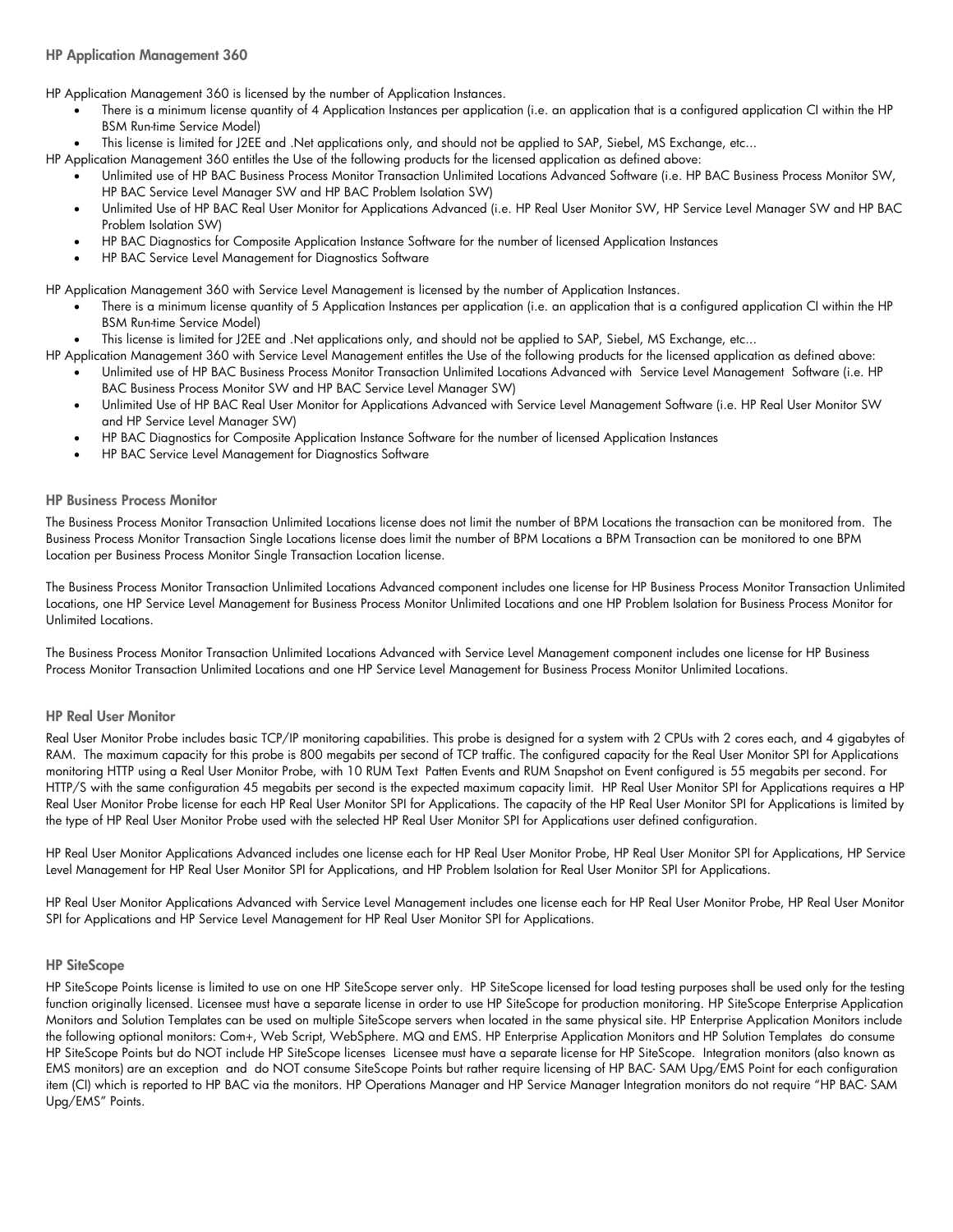#### **HP Diagnostics**

HP BAC Diagnostics for Composite Application Instance Software is licensed by Application Instance. HP BAC Diagnostics includes collectors for monitoring various technologies including, but not limited to, SAP ABAP servers, Databases, VMware Vcenter, IBM Websphere MQ, etc… HP BAC Diagnostics does not require a license for monitoring the Application Instances of these technologies via the collectors. However, the number of licensed HP BAC Diagnostics Application Instances for the application servers (e.g. JVMs and/or .Net Worker Processes) – must be equal to or exceed the number of Application Instances for these technologies monitored via the collectors (e.g. SAP ABAP instance, Database Instance, IBM MQ Manager Instance, etc...) being monitored by the HP BAC Diagnostics collectors, at all times.

HP Business Availability Center Suite offerings

| Suite                                                                  | <b>Offering includes</b>                                                                                                                                                                                                                                                                                                                                                                                    |
|------------------------------------------------------------------------|-------------------------------------------------------------------------------------------------------------------------------------------------------------------------------------------------------------------------------------------------------------------------------------------------------------------------------------------------------------------------------------------------------------|
| <b>HP</b> Business Availability<br>Center for SAP Suite                | 1 Universal Configuration Management Database Foundation<br>10 Discovery & Dependency Mapping Advanced Edition CPUs<br>100 System Availability Management with Site Scope Points<br>10 End User Management with Business Process Monitor Transactions<br>SiteScope SAP R/3 Application Server Solution Template<br>1 SiteScope SAP NetWeaver Application Server Solution Template<br>1 BPI SAP iDoc Adapter |
| <b>HP</b> Business Availability<br>Center for SOA Service<br>Consumers | <b>10 BPM Transactions</b><br>$\blacksquare$<br>10 Service Level Management for BPM Transactions                                                                                                                                                                                                                                                                                                            |
| <b>HP</b> Business Availability<br>Center for SOA Service<br>Providers | 100 System Availability Management with SiteScope Points<br>٠<br>16 Discovery & Dependency Mapping Advanced Edition CPUs<br>50 Service Level Management Points for System Availability Management with SiteScope<br>٠                                                                                                                                                                                       |
| <b>HP</b> Business Availability<br>Center for Siebel Suite             | 1 Universal Configuration Management Database Foundation<br>20 Discovery & Dependency Mapping Advanced Edition CPUs<br>٠<br>200 System Availability Management with Site Scope Points<br>п<br>20 End User Management with Business Process Monitor Transactions<br>3 SiteScope Siebel Solution Templates (Siebel Application Server, Siebel Web Server, Siebel Gateway)<br>10 Diagnostics for Siebel CPUs   |
| <b>HP</b> Business Availability<br>Center for SOA with BPM             | 10 BPM Transactions<br>10 Service Level Management for BPM Transactions<br>$\blacksquare$<br>16 Discovery & Dependency Mapping Advanced Edition CPUs<br>12 Diagnostics for SOA CPUs<br>12 Service Level Management for SOA CPUs                                                                                                                                                                             |